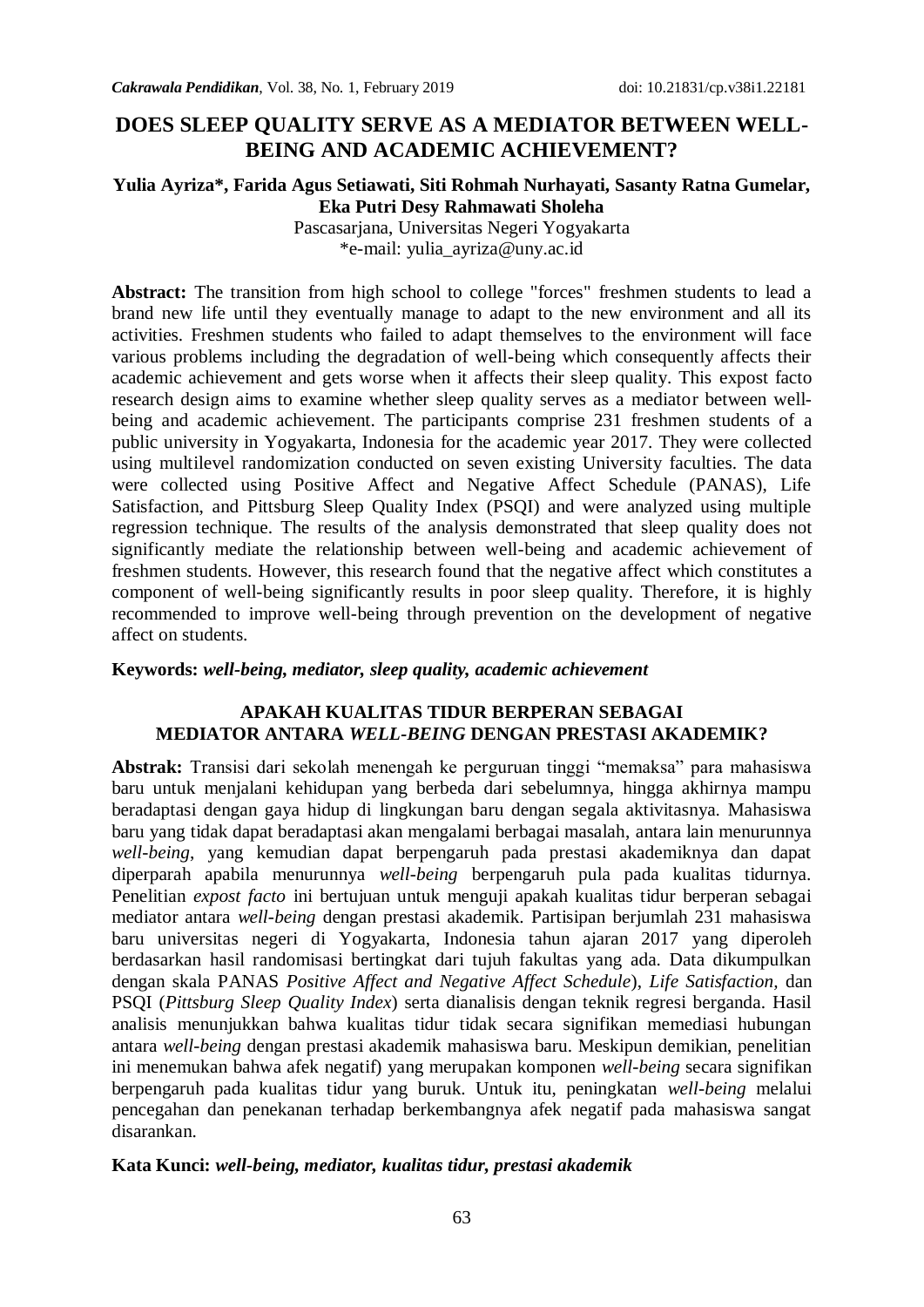## **INTRODUCTION**

Starting a university term can be the dreams of students who have just recently graduated from Senior or Vocational High School. Being admitted to the desired university serves as a motivation for students to enter either private or state universities with a good reputation.

The participated university is one of the highly sought-after state universities in the Yogyakarta province. In 2017, it was recorded that there are 37,000 applicants enrolled in higher education institutions through National Selection to Enter State University (SNMPTN) scheme with the number of admitted students of 1600. This high enthusiasm is reflected in the percentage of accepted applicants, which does not exceed 5% of the total applicants. With the acceptance rate unproportional to high enthusiasm rate, students tend to feel content for being admitted to the university.

The feeling of content is one of the components in well-being in which a person assesses his life satisfaction level. Seligman (2011) asserts that those who have positive affect ratio higher than the negative affect and feel content with their lives for they have managed to achieve their desired goals and having self-worth shall fall under the classification of people with subjective well-being. This is in congruence with the opinion of Diener, Lucas, & Oishi (2005) who maintain that subjective well-being is comprised of two basic components, including the evaluation on goal achievement or is often termed as life satisfaction which falls under the category of a cognitive component and positive emotional reaction or is often termed as happiness which falls under the category of an affective component.

As the transition from high school to higher education institutions experiences changes, the well-being of freshmen students is also subject to experiencing changes. If changes as a result of transition encompassing the process of selfadjustment such as social integration, interpersonal relationship, personal wellbeing and emotional balance which serve as the predictors of well-being are not anticipated, they will result in damaging consequences such as academic failure and school drops out (Imaginário, Vieira, & Jesus, 2013).

In addition to academic achievement, sleep quality is another consequence of well-being as proved by the results of experimental research conducted by Jackowska, Brown, Ronaldson, & Steptoe (2016) using the intervention of gratitude in a short twoweek period as a form of manipulation of participant's well-being. Their findings discovered that improved well-being correlates with increased sleep quality along with decreasing blood pressure. Thus, students' sleep quality, especially that of the freshmen students, can lead to a poor level if those who are experiencing transition and adaptation have a decline in their well-being.

The findings of Radek & Kaprelian (2013) and Marques, Meia-Via, da Silva, & Gomes (2017) revealed that students are inclined to having poor sleep quality which may subsequently lead to a decline in health and psychological wellbeing (Pilcher, Ginter & Sadowsky, 1997). Poor sleep quality has a significant effect on the quality of life from the aspects of physical, psychological and quality of the environment (Marques et al., 2017). Additionally, it is also explained that sleep quality is found to potentially serve as a contributor to psychopathological symptoms. Gaultney & Collins-mcneil, (2009) found that students with poor sleep quality will eventually have low productivity level. Furthermore, poor sleep quality also has an impact on emotional disorders (Asarnow, McGlinchey, & Harvey, 2014; Gaultney & Collins-mcneil, 2009), health problems such as depression, fatigue, having a hard time paying attention (ADHD), concentrating, and making decisions (Giannotti, Cortesi, Sebastiani, & Ottaviano, 2002), as well as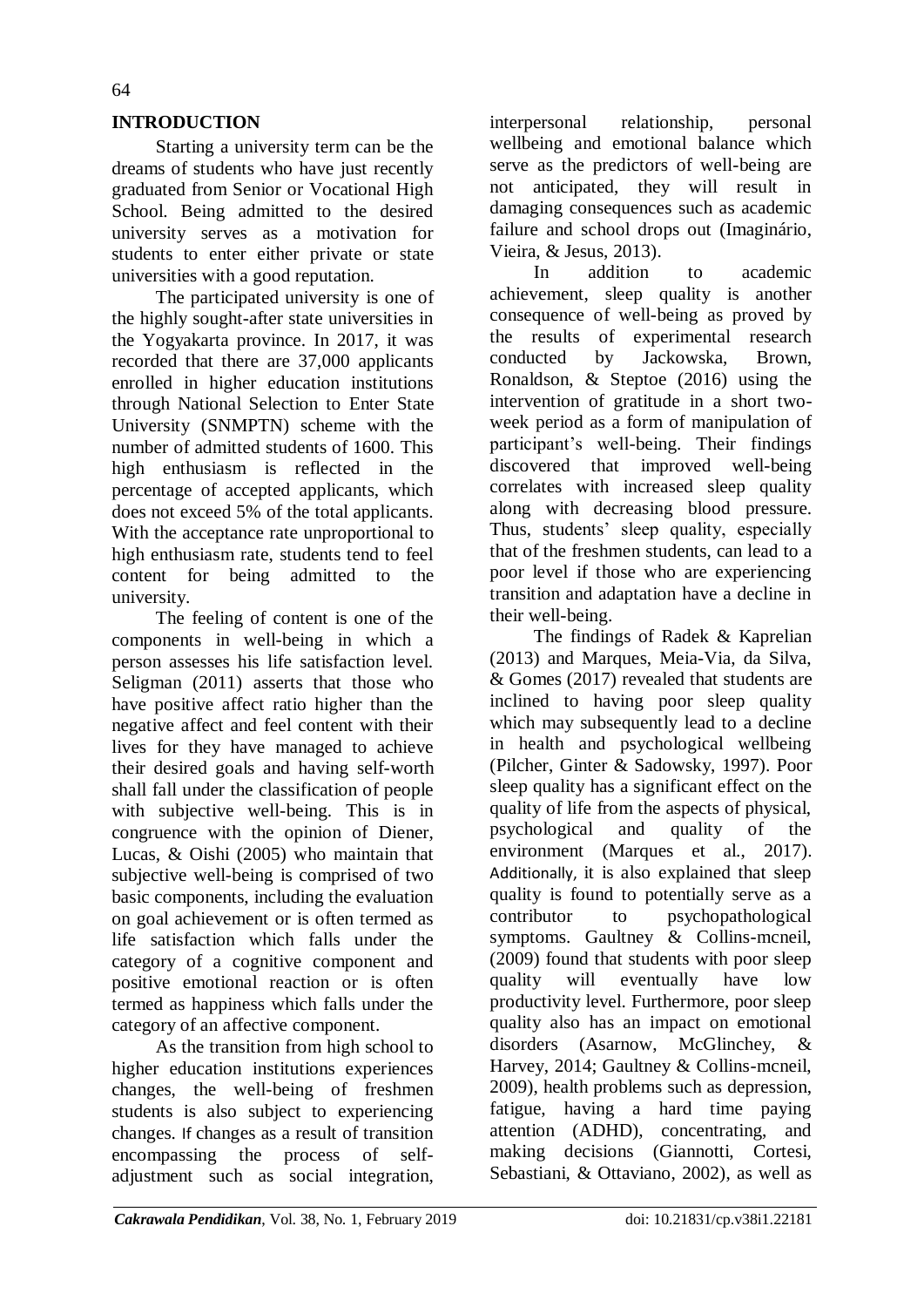Ali, Sawalha, Abu-Taha, Zyoud, & Al-Jabi, 2011). This can happen because sleep is a healthy rest period in which a nervous system is restored to save energy as well as to restore basic physical condition which is required to perform daily activities (Boeree, 2013). Luyster (2013) also implies that sleep poses a complex physiological process as well as a complex behavior which makes up a part of human life and serves as one of the determinants of physical and mental health. Therefore, it is not surprising that sleep quality can have an effect on an individual's academic performance.

might trigger academic problems (Sweileh,

It can be concluded from the aboveexplained findings that well-being has a consequence on the results of students' academic achievement (Imaginário et al., 2013). In the meantime, well-being also has an effect on sleep quality (Jackowska et al., 2016), and sleep quality has an effect on academic achievement (Sweileh et al. 2011). Based on a bivariate relationship among the three variables, this study examined the relationship between wellbeing and academic achievement which is mediated by sleep quality of freshmen students. The findings of this study can shed light on the efforts to maintain or improve the well-being of freshmen students, and maintain health with good sleep quality, in order to achieve satisfactory academic achievement. The hypothesis in this study is that sleep quality serves as a mediator between wellbeing and students' academic achievement.

# **METHOD**

# **Participants**

The participants in this study were 231 samples of students aged between 17 to 23 years. The population of our study was semester one students studying at a public university in Yogyakarta, Indonesia. The samples were collected using multistage random sampling technique which means that the samples

were collected in random and in multistage according to a certain unit. The first random sampling was conducted at the faculty level, the second random sampling was conducted at the department level, and the last sampling was conducted at the classroom level. The number of samples was determined using Slovin formula by first knowing the total number of population.

## **Instruments, procedures of data collection and data analysis**

The instruments were completed by the participants at the end of the second semester with first completing inform consents. Completing the instruments in the form of scales during the class session was done by first asking permission from the lecturer of the course.

An instrument of well-being consists of two scales, i.e. Positive Affect and Negative Affect Schedule (PANAS) scale that was proposed by Watson, Clark, & Tellegan (1988) and Life Satisfaction scale proposed by Diener, Emmons, Larsen, & Griffin (1985). The PANAS scale consists of two mood scale (20 items) where 10 items measure the positive affect (PA) and the remaining 10 items measure the Negative Affect (NA). PANAS scale presents five alternative answers for each affect. The participants of the research were instructed to choose one of the five alternative answers that show affect intensity level felt at the moment. On the PANAS scale, the score is on a scale of 1 (never) to 5 (always). In the meantime, life satisfaction scale is a 5-item scale designed to measure global cognitive assessment of an individual's life satisfaction (not the size of positive or negative effect). The respondents only need to show the number of question items they agree or disagree with each of the 5 items using a 5 point scale that scores between 1 (never) to 5 (always). While the reliability for the scale of positive affect ranged from 0,86-0,90; the reliability for the scale of negative affect ranged from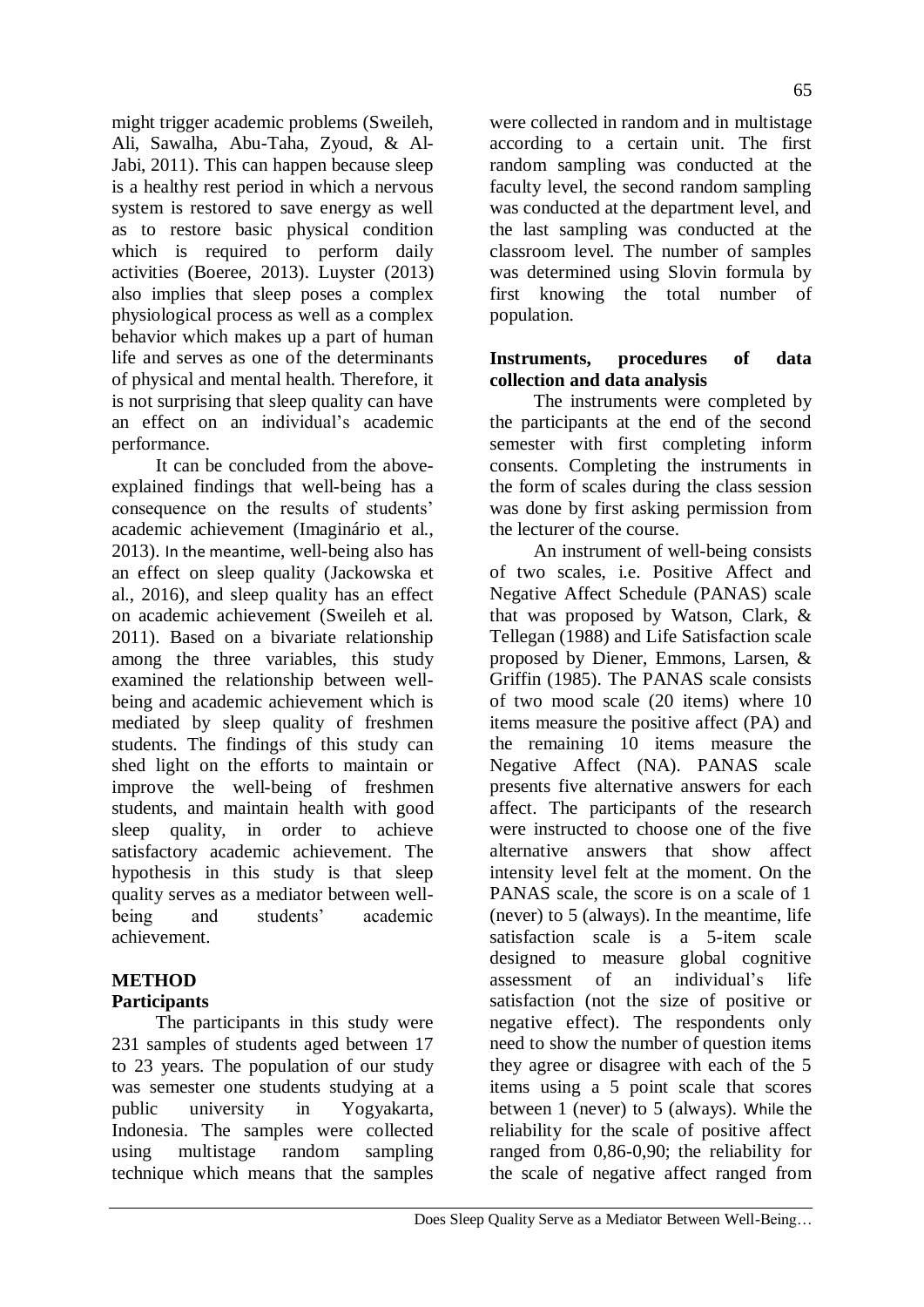0.84 to 0.87 (Watson et al., 1988); and the reliability for the scale of life satisfaction is 0.87 ( Diener et al., 1985).

The instrument used to measure the scale of sleep quality was adapted from the PSQI instrument (Pittsburg Sleep Quality Index) developed by Buysse, Reynolds, Monk, Berman & Kupfer (1988) with the reliability of 0,83. The instrument consists of 7 components of sleep quality, including subjective sleep quality, sleep latency, sleep duration, habitual sleep efficiency, sleep disorders at night (sleep disturbance), use of drugs to help fall sleep (sleep medication) and sleep disorders frequently experienced at night (daytime disfunction). The instruments were selfcompleted by the participant based on their sleep experiences and are presented on a scale of 1 to 4. The higher the total points obtained from the participants, the worse their sleep quality accordingly.

The first-semester grade point average was used to measure academic achievement. The grade point average was obtained from the results of the assessment on academic achievement for one semester or approximately six months in the first semester of the class with various core courses.

The collected and analyzed data were quantitatively analyzed by describing well-being, sleep quality and academic achievement of students based on its tendency of centrality; while the analysis of hypothesis testing was performed using path analysis with the help of SPSS program. For the purpose of hypothesis testing, there are three variables involved in this research, viz. well-being as an independent variable, sleep quality as a mediator variable, and academic achievement as a dependent variable.

# **RESULTS AND DISCUSSION**

# **Results**

Table 1 shows the average, maximum score, minimum score and standard deviation on each variable. The scores of positive affect range from 16-50, negative affect range from 11-42, life satisfaction range from 6-23, well-being range from 11-53, sleep quality ranges from 9-24, and academic achievement ranges from 2,4-3,9.

| <b>Statistics</b> | <b>Positive</b><br><b>Affect</b> | <b>Negative</b><br><b>Affect</b> | Life<br><b>Satisfaction</b> | Well-being | <b>Sleep</b><br><b>Quality</b> | <b>Academic</b><br>Achievement |  |
|-------------------|----------------------------------|----------------------------------|-----------------------------|------------|--------------------------------|--------------------------------|--|
| Mean              | 34.0                             | 25.4                             | 15.5                        | 24.5       | 15.4                           | 3.4                            |  |
| Std. Deviation    | 6.343                            | 6,325                            | 3.1648                      | 11.2883    | 2.960                          | .2706                          |  |
| Minimum           | 16.0                             | 11.0                             | 6.0                         | $-11.0$    | 9.0                            | 2.4                            |  |
| Maximum           | 50.0                             | 42.0                             | 23.0                        | 53.0       | 24.0                           | 3.9                            |  |

**Table 1. Descriptive Statistics of Research Data** 

Furthermore, when interpreted into a 5 scale category (presented in Appendix), based on the value of the average score (Table 1), the following results were obtained : (1) with the average score of positive affect of 34, then the positive affect of the university freshmen students is categorized into a moderate level; (2) with the average score of negative affect of 25.4, the negative affect of the university freshmen students is categorized into a low level; (3) with the average score of life

satisfaction of 15.5, then the university freshmen students' life satisfaction is categorized into a a moderate level; (4) with the average score of well-being of 24.5, then the well-being of the university freshmen students is categorized into a moderate level; (5) with the average score of sleep quality of 15.4; then the sleep quality of the university freshmen students is categorized into a very high level; and (6) with the average score of academic achievement of 3.4; then the academic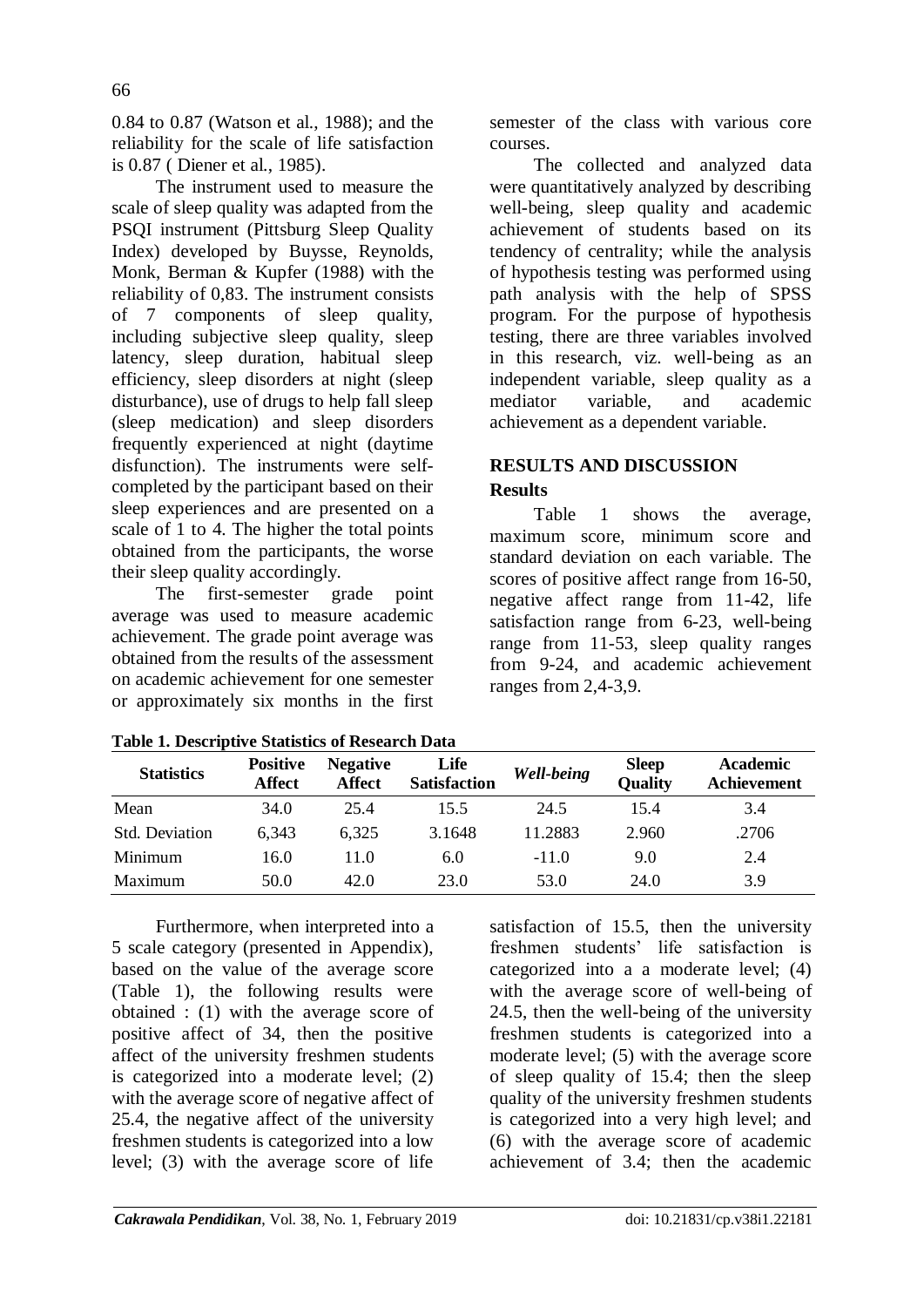achievements of the university freshmen students are categorized into a very satisfactory level.

Table 2 presents score distribution on each variable. Table 2 above shows that students' positive affect is predominantly at the category of moderate level by 39%, while students' negative affect is predominantly at the category of low level by 43%. Life satisfaction and well-being of freshmen students is predominantly at the category of moderate level by between 52% and 53%, while students' sleep quality is predominantly at the category of very high by 54%.

Table 3. Presents data distribution on students' academic achievement by Grade Point Average, with the majority of students gained a very satisfactory (49%) academic achievement.

The results of path analysis presented in Figure 1 shows that path a  $(\beta_a)$   $= -0.237$ ) between the effect of well-being on sleep quality obtained significant results ( $p < 0.05$ ), which indicates that well-being has a significant effect on sleep quality. The negative path (-) on line a indicates that the more negative the students' well-being, the higher the rate of students' sleep quality which thus translates into worsened sleep quality. Path b ( $\beta_b = 0.060$ ) between sleep quality and academic achievement revealed insignificant results ( $p > 0.05$ ), which means that sleep quality has no significant effect on students' academic achievement. Path c' ( $\beta_{c} = -0.003$ ) where the relationship between well-being and academic achievement mediated by sleep quality revealed insignificant results ( $p = 0.969$  or  $p > 0.05$ , thus, it can be inferred that sleep quality does not serve as a mediator between well-being and academic achievement.

|  | Table 2. Respondents Distribution by Positive Affect and Negative Affect Life Satisfaction, |  |  |  |  |  |
|--|---------------------------------------------------------------------------------------------|--|--|--|--|--|
|  | <b>Well-Being, and Sleep Quality</b>                                                        |  |  |  |  |  |
|  |                                                                                             |  |  |  |  |  |

|           | Number of Respondents (%)               |                                                   |                                              |         |                                       |  |  |
|-----------|-----------------------------------------|---------------------------------------------------|----------------------------------------------|---------|---------------------------------------|--|--|
| Category  | <b>Positive Affect</b><br>Score $(\% )$ | <b>Negative</b><br><b>Affect</b><br>Score $(\% )$ | Life<br><b>Satisfaction</b><br>Score $(\% )$ |         | <b>Sleep Quality</b><br>Score $(\% )$ |  |  |
| Very High | 26(11)                                  | 0(0)                                              | 8(3)                                         | 10(4)   | 125(54)                               |  |  |
| High      | 86 (37)                                 | 20(9)                                             | 49 (21)                                      | 86 (37) | 104(45)                               |  |  |
| Moderate  | 91 (39)                                 | 78 (34)                                           | 120 (52)                                     | 123(53) | 2(1)                                  |  |  |
| Low       | 26(11)                                  | 99 (43)                                           | 47(20)                                       | 12(5)   | 0(0)                                  |  |  |
| Very Low  | 2(1)                                    | 34(15)                                            | 7(3)                                         | 0(0)    | 0(0)                                  |  |  |



**Figure 1. Hypothesis Path Diagram**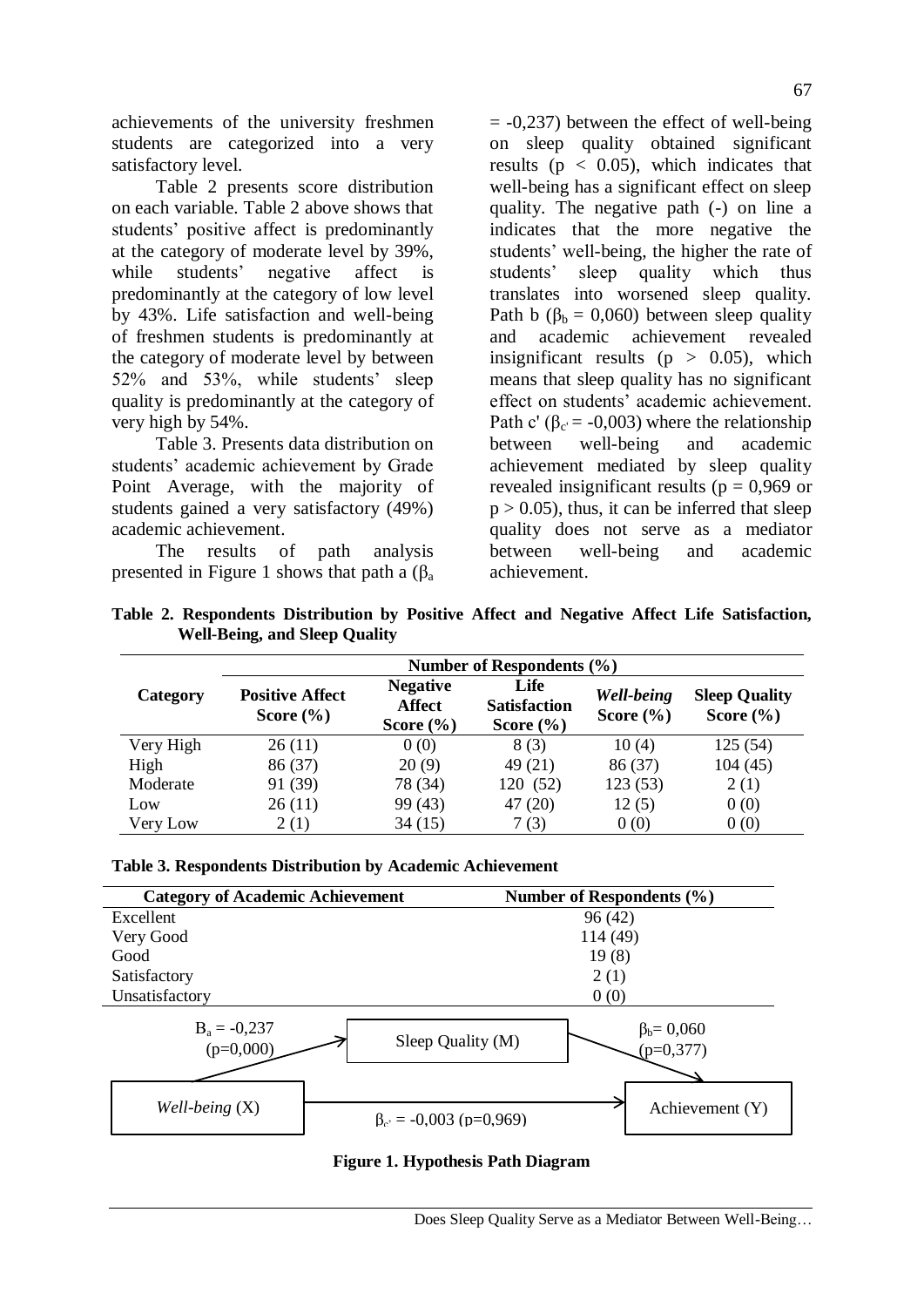## **Discussions**

Based on our findings, it was discovered that the freshmen students' positive affect falls under the category of moderate level, while negative affect falls under the category of low level. With the positive affect higher than the negative affect, it shows us that the person leads a good life (Anas & Akhouri, 2013; Zanon, Bastianello, Pacico, & Hutz, 2013). Students with high positive affect and low negative affect are signified by high energy, low emotionality, full concentration and a sense of high optimism (Hu & Gruber, 2008).

Life satisfaction and well-being of new students on average fall under the category of moderate level. This can be explained from the opinions of Shin & Johnson (1978), and Veenhoven (1996) who maintain that life satisfaction leads to a person's well-being and happiness during his life. This is because a person's well-being is dependent upon how a person responds to the life quality he leads and how he evaluates his life in a positive way, both on a cognitive and emotional assessment (Diener et al., 1985; Tov, 2018). The feeling of life satisfaction in students will generate greater endurance and stronger resilience in facing academic challenges at the university (Rode, Arthaud-Day, Mooney, Near, Baldwin, Bommer, & Rubin, 2005).

Our findings further demonstrate that students' sleep quality falls under the category of very high despite the fact that students are known with their uncertain sleeping schedule or late sleep hours (Orzech, Salafsky, & Hamilton, 2011). This high freshmen students' sleep quality can be explained by the findings of Marks & Landaira (2015) and Robotham, Chakkalackal, & Cyhlarova (2011) which revealed that there is no specific sleep duration setting suitable for everyone because some people may need more sleep hours than the others (depending on a person's psychological and physiological state); including how, when and where

people choose to sleep, in addition to cultural traditions and related customs(Early Head Start National Resource Center, 2009). Therefore, irrespective that students have short sleep hours, it does not necessarily mean that their sleep quality is consistently not good. Nevertheless, this high sleep quality is highly beneficial for students as sleep is able to maintain physical health, cognition, and emotional state of a person (Abraham, Pu, Schleiden, & Albert, 2017).

On the path analysis results, it was found that sleep quality does not serve as a mediator between well-being and academic achievement. This is because only the path of the effect of well-being on sleep quality proved to be significant, while other paths, either well-being on academic achievement or sleep quality on academic achievement proved insignificant. Baron dan Kenny (1986) point out that the role of a mediator can function only when the path that connects the independent variables with a mediating variable, a mediating variable with dependent variables and independent variables with dependent variables is proved to have significant effects. For more specific results, the findings of this study will be elaborated on each path. Before the final part, we will discuss the overall relationship model.

First, analysis results of path a between well-being and sleep quality proved to be significant. This illustrates that people with good wellbeing will have good quality sleep. This finding is in line with the results of experimental research conducted by Jackowska et al., (2016) who examined the effect of gratitude intervention of well-being on sleep quality and health. Their findings showed that with an increase in positive emotion, participants' good sleep quality will accordingly increase, and a decline in negative emotion will reduce sleep disorders globally.

Secondly, on path b, viz. the relationship between sleep quality and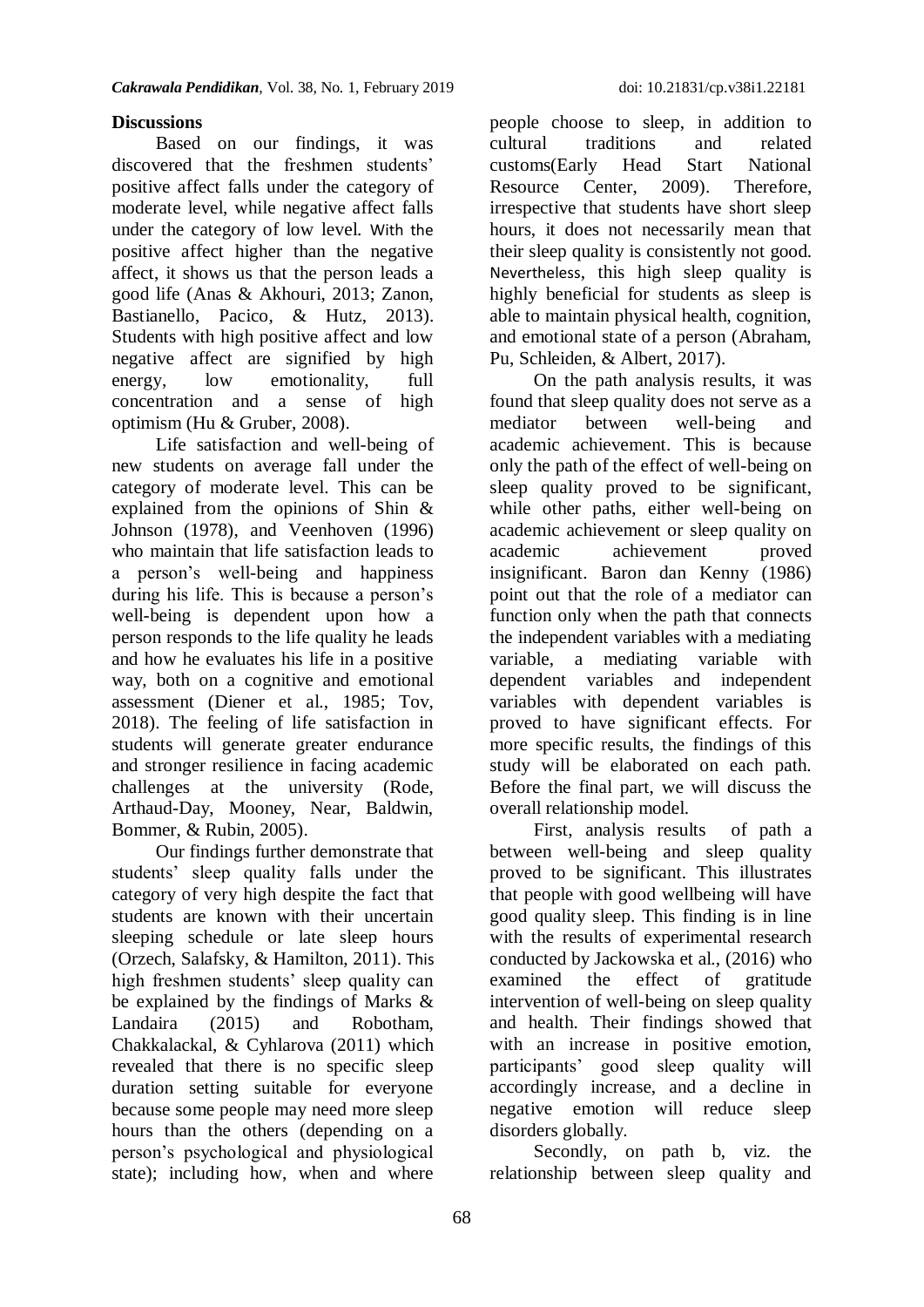academic achievement proved to be insignificant. This is because, during data collection, the sleep quality performed failed to follow the original plan, in which students were still in the transition phase of adjusting to new campus life at an early semester. This is because of the delayed acceptance of our research proposal (four months approval as of the date of the end of first semester), which causes a long time lapse of less than four months between the time of collecting sleep quality data and the time of collecting academic achievement data. The time bias of collecting the data between both variables highly likely affects the results of our research. As such, the results of research on path b is conflicting to the results of the previous research which found that sleep quality has an effect on students' academic achievement (Radek & Kaprelian, 2013), therefore conducting similar research by taking account of the conformity of the time of data collection between the two variables under study is highly recommended.

Third, path c which connects wellbeing with academic achievement has also proven to be insignificant. Similarly, the relationship between sleep quality and academic achievement, the long time lapse of data collection between the variable of well-being and academic achievement can potentially influence the outcome of this research. However, the negative affect which constitutes one of the components of well-being has a significant impact on the students' sleep quality ( $\beta_a = 0.305$ , with  $p = 0,000$  or  $p < 0.05$ ), while other components, such as the effect of positive affect on sleep quality ( $\beta_a = -0.055$  with p  $= 0.406$  or  $p > 0.05$ ) and the effect of life satisfaction on sleep quality ( $\beta_a = -0.127$  (p  $= 0.053$  or  $p > 0.05$ ) proved to be insignificant. This finding is interesting by itself because it indicates that when the university freshmen students experience negative affect, their sleep quality will be affected. This is in line with the findings of Jackowska et al., (2016) which found that

negative emotion has an effect on sleep disorders globally. On the other hand, the positive affect and life satisfaction of the university students do not really affect their sleep quality. This can be interpreted in a situation when they are happy, they take it for granted and are nonchalant which subsequently has no effect on their sleep quality, on the contrary when students experience negative affect, they feel it and are conscious about it which affect their sleep quality. This background of study can be further examined with a qualitative approach.

Finally, the unproven relationship of sleep quality as a mediator between wellbeing and academic achievement in addition to being caused by technical problems that resulted in path b and path c insignificant (Picture 1), also caused by other factors that play a more dominant role in mediating the relationship between well-being and students' academic achievement. Those factors include the involvement and support of parents in every process of education, a positive relationship between students and teachers and their peers (Kindekens, Reina, Backer, Peeters, Buffel, & Lombaerts, 2014), social intelligence and cognitive factors in the students themselves (Wulanyani & Vembriati, 2018), self-regulated learning ability that hones students to increase independence in completing tasks and solving problems (Kaplan & Maehr, 1999; Noble et al., 2008), a supportive and caring educational community (Cowen, 2000; Engels, Aelterman, van Petegem, & Schepens, 2004; Noble et al., 2008), as well as a psychologically and emotionally safe environment and cultivating prosocial values at an early age (Engels, Aelterman, Van Petegem, & Schepens, 2004; Noble et al., 2008). Therefore, further research can be conducted with more dominant mediators.

## **CONCLUSION**

Our findings indicate that sleep quality does not serve as a significant mediator of the relationship between well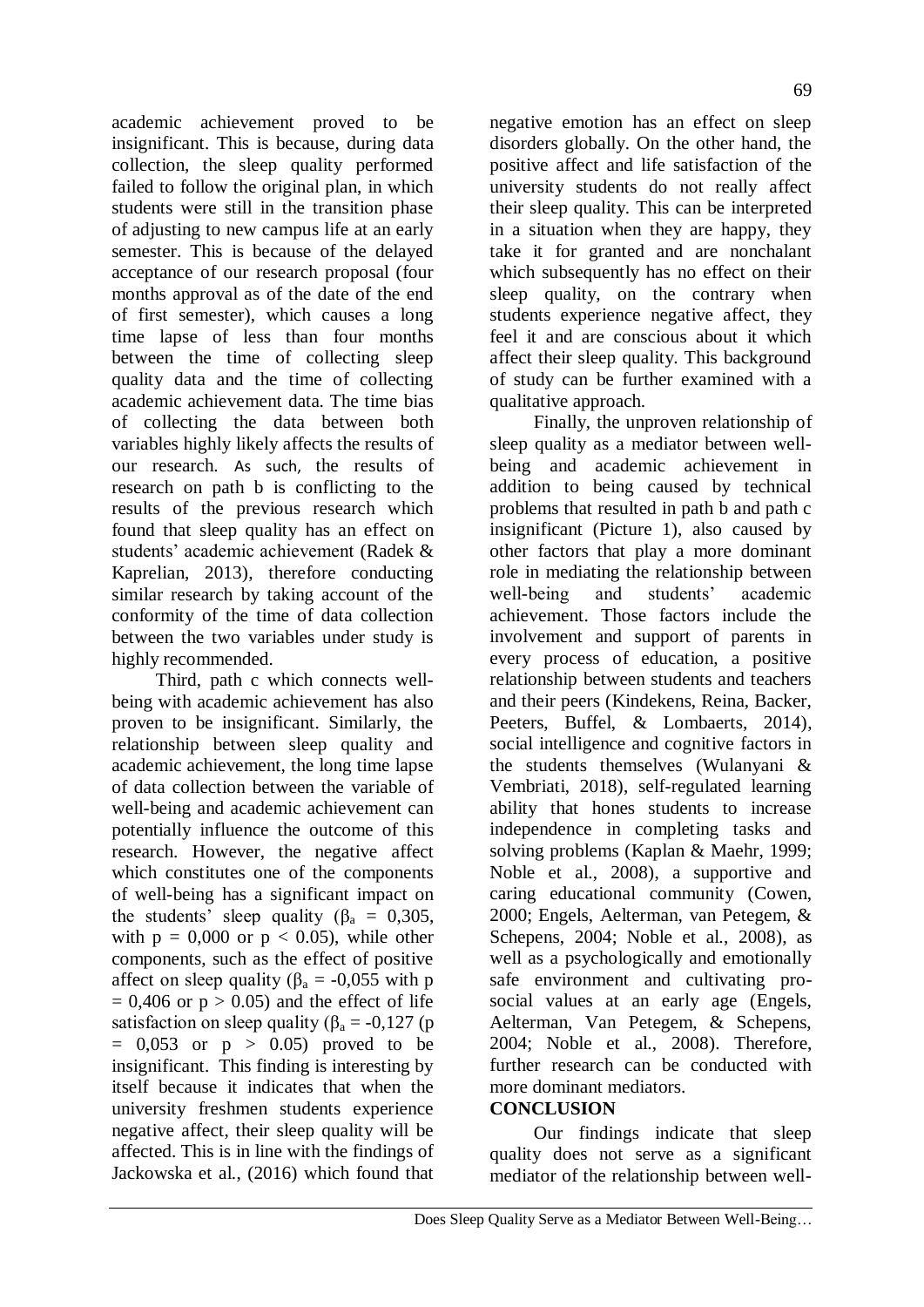being and academic achievement of freshmen students. This is because sleep quality was found to have no significant effect on academic achievement, similarly, well-being was found to have no significant effect on students' academic achievement. Nonetheless, the present research discovered that well-being significantly affects students' sleep quality; the components of well-being that support the effect significance is merely comprised of negative affect sub-variable, while other two sub-variables, such as positive affect and life satisfaction do not support the significance of the effect of well-being on sleep quality. This can be interpreted that during the experience of negative affect, students' sleep quality is affected significantly and that means that their sleep quality can potentially decrease. While during the experience of positive affect and life satisfaction, the students are not aware of it and thus does not affect their sleep quality or in other words, their sleep quality has not improved.

The outcomes of this research suggest that, as well-being has a significant effect on students' sleep quality, an improvement shall be made on well-being, especially through prevention and emphasis in negative affect experienced by students, so that students' sleep quality can be adequately maintained. This is important because sleep quality can have an effect on physical and psychological health of students, in that students' daily life activities can be efficiently performed.

# **ACKNOWLEDGMENT**

Our gratitude are due to the participated university through the Graduate School for funding this research, faculty members who assisted the data collection as well as those who have provided tremendous help in this research.

# **REFERENCES**

Abraham, O., Pu, J., Schleiden, L. J., &

Albert, S. M. (2017). Factors contributing to poor satisfaction with sleep and healthcare seeking behavior in older adults. *Sleep Health*, *3*(1), 43–48. doi: 10.1016/j.sleh.2016.11.004.

- Anas, M., & Akhouri, D. (2013). Positive and negative affect in depressed and normal adults. *Aging, Neuropsychology, and Cognition: A Journal on Normal and Dysfunctional Development*, *20*(5), 532-552. doi: 10.1080/13825585.2012.747671.
- Asarnow, L. D., McGlinchey, E., & Harvey, A. G. (2014). The effects of bedtime and sleep duration on academic and emotional outcomes in a nationally representative sample of adolescents. *Journal of Adolescent Health*, *54*(3), 350–356. doi: 10.1016/j.jadohealth.2013.09.004.
- Baron, R. M., & Kenny, D. A. (1986). The moderator–mediator variable distinction in social psychological research: Conceptual, strategic, and statistical considerations. *Journal of Personality and Social Psychology*, *51*(6), 1173–1182. doi: 10.1037/0022-3514.51.6.1173.
- Boeree, C. G. (2013). *General psychology: Psikologi kepribadian, persepsi, kognisi, emosi, dan perilaku*. Yogyakarta: Primasophie.
- Buysse, D. J., Reynolds, C. F. 3Rd, Monk, T. H., Berman, S. R., & Kupfer, D. J. (1988). The pittsburgh sleep quality index: A new instrument for psychiatric practice and research. *Psychiatry Res*. doi: 10.1016/0165- 1781(89)90047-4.
- Cowen, E. L. (2000). Community psychology and routes to psychological wellness. In J. Rappaport & E. Seidman (Eds.), *[Handbook of Community](https://link.springer.com/book/10.1007/978-1-4615-4193-6)*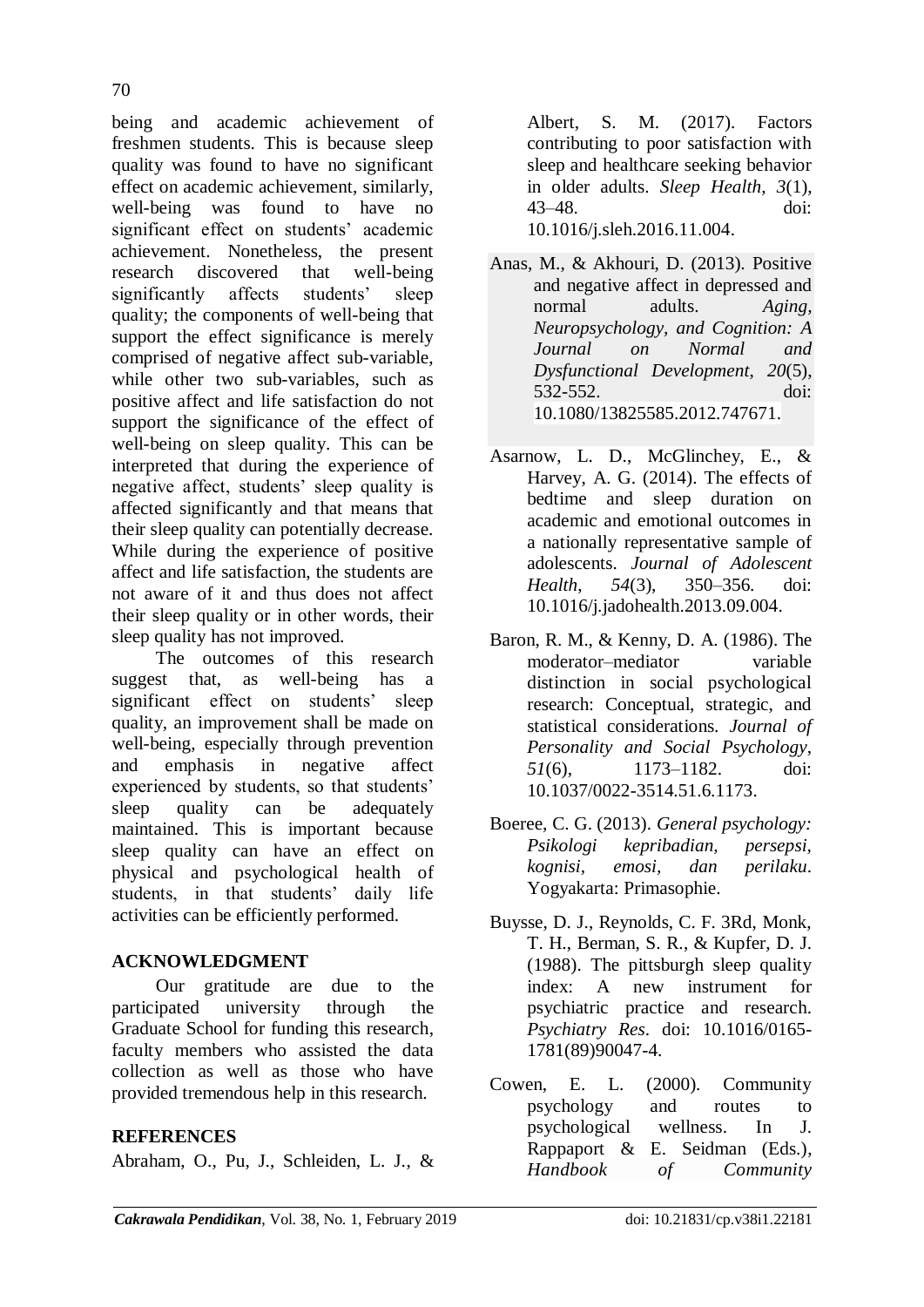- Diener, E., Emmons, R. A., Larsen, R. J., & Griffin, S. (1985). The satisfaction with life scale. *Journal of Personality Assessment*, *49*(1), 71–75. doi: 10.1207/s15327752jpa4901\_13.
- Diener, E., Lucas, R. E., & Oishi, S. (2005). Subjective well-being: The science of happiness and life satisfaction. In C. R. Snyder & S. J. Lopez (Eds.), *Handbook of positive psychology* (2nd ed., pp. 63–73). New York, NY: Oxford University Press. doi: 10.1093/oxfordhb/9780195187243.01

3.0017.

- Early Head Start National Resource Center. (2009). *The culture of sleep and child care*. Media. PA: Early Head Start National Resource Center.
- Engels, N., Aelterman, A., Van Petegem, K., & Schepens, A. (2004). Factors which influence the well-being of pupils in Flemish secondary schools. *Educational Studies*, *30*(2), 127–143. doi: 10.1080/0305569032000159787.
- Gaultney, J. F., & Collins-mcneil, J. (2009). Lack of sleep in the workplace: What the psychologistmanager should know about sleep. *12*(2), 132–148. doi: 10.1080/10887150902905454.
- Giannotti, F., Cortesi, F., Sebastiani, T., & Ottaviano, S. (2002). Circadian preference, sleep and daytime behaviour in adolescence. *Journal of Sleep Research*, *11*(3), 191–199. doi: 10.1046/j.1365-2869.2002.00302.x.
- Hu, J., & Gruber, K. J. (2008). Positive and negative affect and health functioning indicators among older adults with chronic illnesses. *Issues in Mental Health Nursing*, *29*(8), 895– 911. doi:

10.1080/01612840802182938.

- Imaginário, S., Sérgio Vieira, L., & Neves De Jesus, S. (2013). Subjective wellbeing and social integrationof college students. *Journal of Spatial and Organizational Dynamics*, *1*(3), 215–223.
- Jackowska, M., Brown, J., Ronaldson, A., & Steptoe, A. (2016). The impact of a brief gratitude intervention on subjective well-being, biology and sleep. *Journal of Health Psychology*, *21*(10), 2207–2217. doi: 10.1177/1359105315572455.
- Kaplan, A., & Maehr, M. L. (1999). Achievement goals and student wellbeing. *Contemporary Educational Psychology*, 24(4), 330–358. doi: 10.1006/ceps.1999.0993.
- Kindekens, A., Reina, V. R., De Backer, F., Peeters, J., Buffel, T., & Lombaerts, K. (2014). Enhancing Student Wellbeing in Secondary Education by Combining Selfregulated Learning and Arts Education. *Procedia - Social and Behavioral Sciences*, *116*(2014), 1982–1987. doi: 10.1016/j.sbspro.2014.01.507.
- Luyster, F. S. (2013). Sleep and health. In M. D. Gellman & R. J. Turner (Eds.), *Encyclopedia of behavioral medicine* (pp. 1799–1802). New York Heidelberg Dordrecht London: Springer. doi: 10.1007/978-1-4419- 1005-9.
- Marks, R., & Landaira, M. (2015). Sleep , Disturbances of sleep, stress and obesity: A narrative review. *Journal of Obesity & Eating Disorders*, *1*(2), 1–6. doi: 10.21767/2471- 8203.100006.
- Marques, D. R., Meia-Via, A. M. S., da Silva, C. F., & Gomes, A. A. (2017). Associations between sleep quality and domains of quality of life in a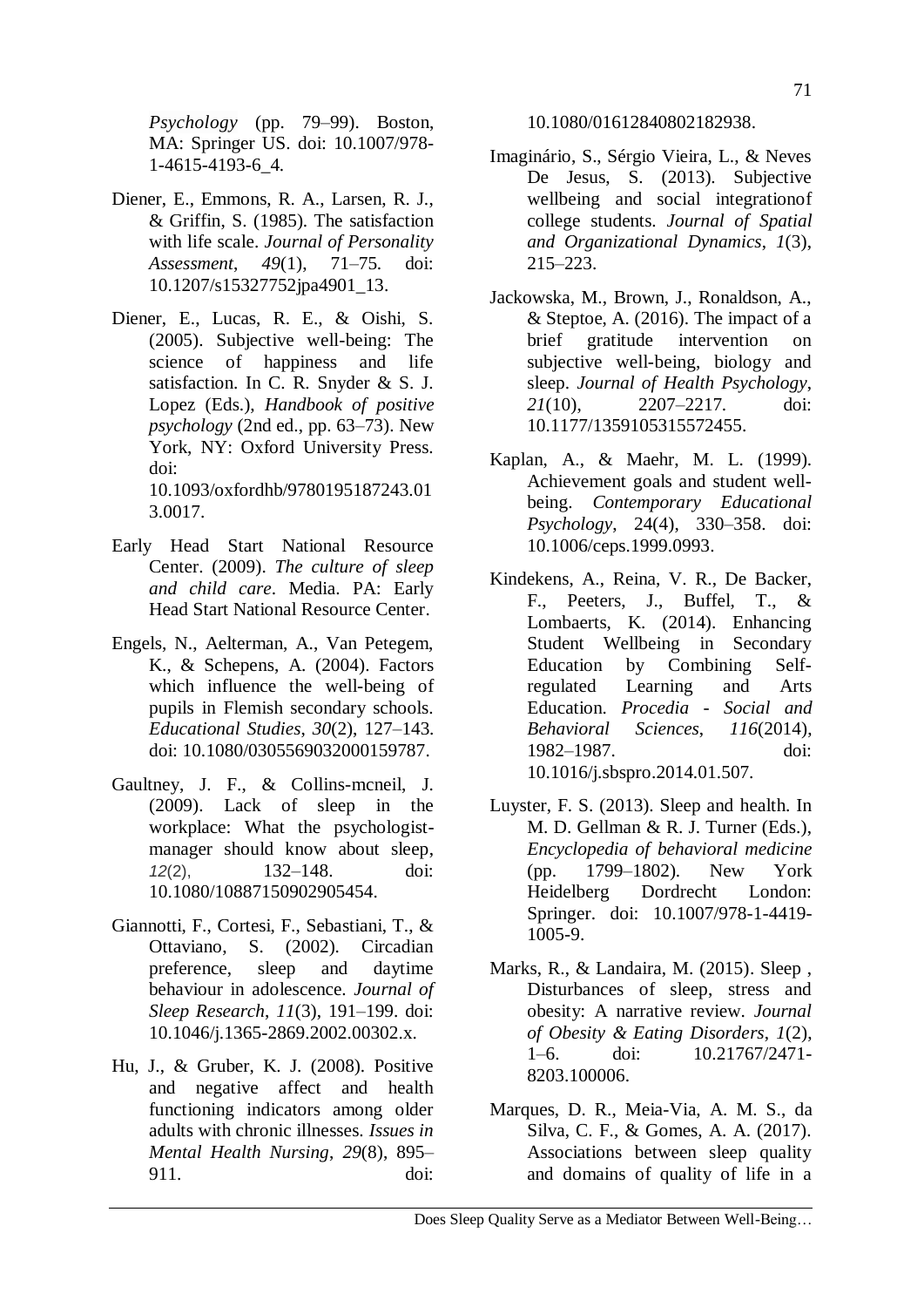non-clinical sample: results from higher education students. *Sleep Health*, *3*(5), 348–356. doi: 10.1016/j.sleh.2017.07.004.

- Noble, T., McGrath, H., Wyatt, T., Carbines, R., Robb, L., & International, E. (2008). *Scoping study into approaches to student wellbeing: Final Report.* Brisbane, Qld: Australian Catholic University and Erebus International.
- Orzech, K. M., Salafsky, D. B., & Hamilton, L. A. (2011). The state of sleep among college students at a large public University. *Journal of American College Health*, *59*(7), 612–619. doi: 10.1080/07448481.2010.520051.
- Pilcher, J. J., Ginter, D. R., & Sadowsky, B. (1997). Sleep quality versus sleep quantity: Relationships between sleep and measures of health, well-being and sleepiness in college students. *Journal of Psychosomatic Research*, *42*(6), 583–596. doi: 10.1016/S0022- 3999(97)00004-4.
- Radek, K. S., & Kaprelian, J. (2013). Sleep disorders & therapy emerging adult sleep quality : health and academic performance factors of assessment, *2*(2). doi: 10.4172/2167- 0277.1000112.
- Robotham, D., Chakkalackal, L., & Cyhlarova, E. (2011). *Sleep stters The impact of sleep on health and wellbeing Mental Health Awareness Week 2011*. doi: 978-1-906162-65-8.
- Rode, J. C., Arthaud-Day, M. L., Mooney, C. H., Near, J. P., Baldwin, T. T., Bommer, W. H., & Rubin, R. S. (2005). Life satisfaction and student performance. *Academy of Management Learning and Education*, *4*(4), 421–433. doi: 10.5465/AMLE.2005.19086784.

Seligman, M. (2011). *Flourish: A new* 

*understanding of happiness and wellbeing: The practical guide to using positive psychology to make you happier and healthier*. Boston, MA: Nicholas Brealey Publishing.

- Shin, D. C., & Johnson, D. M. (1978). Avowed happiness as an overall assessment of the quality of life. *Social Indicators Research*, *5*(1–4), 475–492. doi: 10.1007/BF00352944.
- Sweileh, W. M., Ali, I. A., Sawalha, A. F., Abu-Taha, A. S., Zyoud, S. H., & Al-Jabi, S. W. (2011). Sleep habits and sleep problems among Palestinian students. *Child and Adolescent Psychiatry and Mental Health*, *5*(25), 1–8. doi: 10.1186/1753-2000-5-25.
- Tov, B. W. (2018). Well-being concepts and components. In E. Diener, S. Oishi, & L. Tay (Eds.), *Handbook of well-being*. Salt Lake City, UT: DEF Publishers.
- Veenhoven, R. (1996). The study of life satisfaction. In: W. E. Saris, W.E., R. Veenhoven, A. C. Scherpenzeel & B. Bunting (Eds.), *A comparative study of satisfaction with life in Europ*e (pp. 11-48). Hungary: Eötvös University Press. doi: 10.1016/0162-0134(91)84505-4.
- Watson, D., A. Clark, L., & Tellegen, A. (1988). Development and validation of brief measures of positive and negative affect: The PANAS scales*. Journal of personality and social psychology*, *54*(6), 1063-1070. doi: 10.1037//0022-3514.54.6.1063.
- Wulanyani, N. M. S., & Vembriati, N. (2018). What factors influence wellbeing of students on performing small group discussion? *2nd International Joint Conference on Science and Technology (Ijcst) 2017*, *953*, 13–18. doi: 10.1088/1742- 6596/953/1/012004.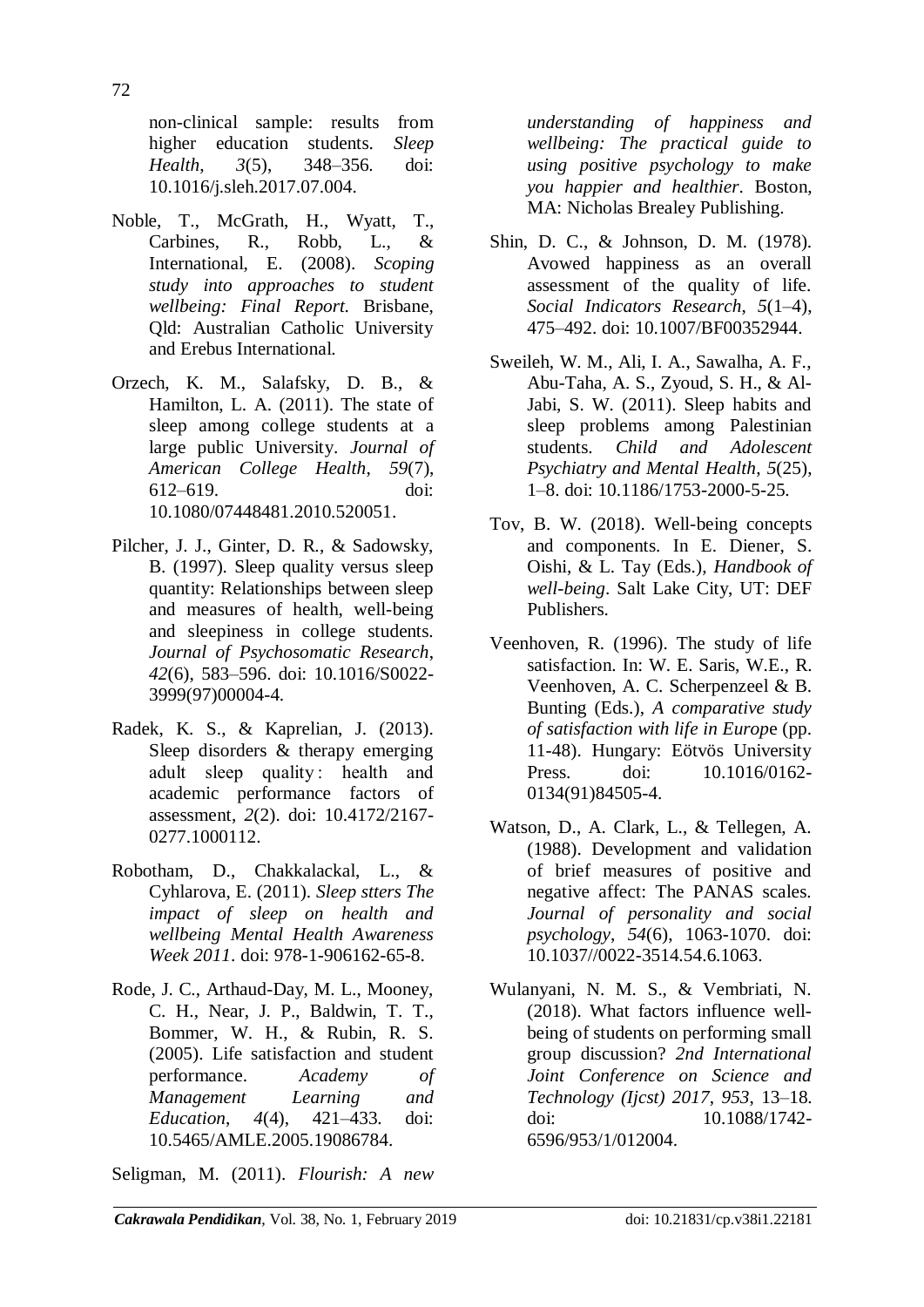Zanon, C., Bastianello, M. R., Pacico, J. C., & Hutz, C. S. (2013). Relationships between positive and negative affect and the five factors of

personality in a Brazilian sample. *Paideia*, *23*(56), 285–292. doi: 10.1590/1982-43272356201302.

#### **APPENDIX**

#### **Table 1. Categorization of the Positive Affect**

| <b>Category of Positive Affect</b> | Criteria                         |  |
|------------------------------------|----------------------------------|--|
| Very High                          | Positive Affect $> 42$           |  |
| High                               | $34 <$ Positive Affect $< 42$    |  |
| Moderate                           | $26$ < Positive Affect < 34      |  |
| Low                                | $18 <$ Positive Affect $\leq 26$ |  |
| Very Low                           | Positive Affect $\leq 18$        |  |
|                                    |                                  |  |

#### **Table 2. Categorisation of the Negative Affect**

| <b>Category of Negative Affect</b> | <b>Criteria</b>                  |
|------------------------------------|----------------------------------|
| Very High                          | Negative Affect $> 42$           |
| High                               | $34 <$ Negative Affect $\leq 42$ |
| Moderate                           | $26$ < Negative Affect $\leq$ 34 |
| Low                                | 18 < Negative Affect $\leq$ 26   |
| Very Low                           | Negative Affect $\leq 18$        |

#### **Table 3. Categorization of the Life Satisfaction**

| <b>Category of Life Satisfaction</b> | <b>Criteria</b>                    |
|--------------------------------------|------------------------------------|
| Very High                            | Life satisfaction $> 21$           |
| High                                 | $17 <$ Life Satisfaction $\leq 21$ |
| Moderate                             | $13$ < Life Satisfaction < 17      |
| Low                                  | $9 <$ Life Satisfaction $\leq 13$  |
| Very Low                             | Life Satisfaction $\leq 9$         |

#### **Table 4. Categorization of well-being**

| <b>Category of Well-Being</b> | <b>Criteria</b>             |
|-------------------------------|-----------------------------|
| Very High                     | Well being $> 45$           |
| High                          | $25 <$ Well being $\leq 45$ |
| Moderate                      | $5 <$ Well being $\leq 25$  |
| Low                           | $-15 <$ Well being $\leq 5$ |
| Very Low                      | Well being $\le$ -15        |

#### **Table 5. Categorization of Sleep Quality**

| <b>Category of Sleep Quality</b> | <b>Criteria</b>                    |
|----------------------------------|------------------------------------|
| Very High                        | Sleep quality $\leq 15.4$          |
| High                             | $15.4 <$ sleep quality $\leq 23.8$ |
| Moderate                         | 23.8 < sleep quality $\leq$ 32,2   |
| Low                              | $32,2 <$ sleep quality $\leq 40.6$ |
| Very Low                         | Sleep quality $> 40.6$             |